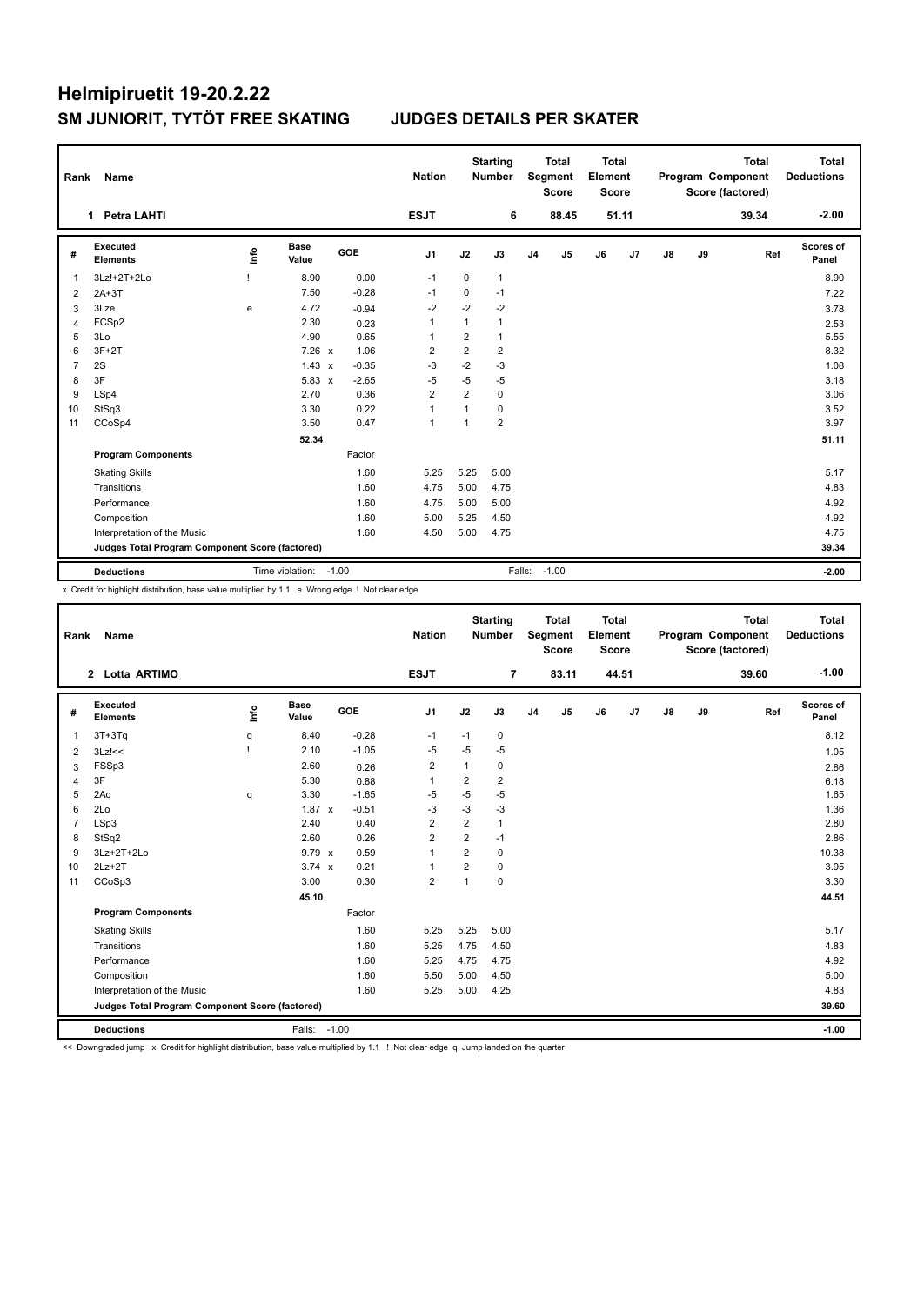| Rank           | Name                                            |         |                      |            | <b>Nation</b>  |              | <b>Starting</b><br><b>Number</b> |                | <b>Total</b><br><b>Segment</b><br><b>Score</b> | <b>Total</b><br>Element<br><b>Score</b> |       |               |    | <b>Total</b><br>Program Component<br>Score (factored) | <b>Total</b><br><b>Deductions</b> |
|----------------|-------------------------------------------------|---------|----------------------|------------|----------------|--------------|----------------------------------|----------------|------------------------------------------------|-----------------------------------------|-------|---------------|----|-------------------------------------------------------|-----------------------------------|
|                | 3 Anna BERGSTRÖM                                |         |                      |            | <b>HTK</b>     |              | 5                                |                | 70.37                                          |                                         | 34.90 |               |    | 35.47                                                 | 0.00                              |
| #              | Executed<br><b>Elements</b>                     | Info    | <b>Base</b><br>Value | <b>GOE</b> | J <sub>1</sub> | J2           | J3                               | J <sub>4</sub> | J5                                             | J6                                      | J7    | $\mathsf{J}8$ | J9 | Ref                                                   | Scores of<br>Panel                |
| 1              | $3S+2T$                                         |         | 5.60                 | 0.43       | $\mathbf{1}$   | $\mathbf{1}$ | $\mathbf{1}$                     |                |                                                |                                         |       |               |    |                                                       | 6.03                              |
| 2              | 3F<                                             | $\,<\,$ | 4.24                 | $-1.98$    | -5             | $-4$         | $-5$                             |                |                                                |                                         |       |               |    |                                                       | 2.26                              |
| 3              | 3Log+2T                                         | q       | 6.20                 | $-1.14$    | $-2$           | -3           | $-2$                             |                |                                                |                                         |       |               |    |                                                       | 5.06                              |
| 4              | CSp4                                            |         | 2.60                 | 0.17       | 0              | 0            | $\overline{2}$                   |                |                                                |                                         |       |               |    |                                                       | 2.77                              |
| 5              | 3T<                                             | $\prec$ | 3.36                 | $-1.68$    | $-5$           | $-5$         | $-5$                             |                |                                                |                                         |       |               |    |                                                       | 1.68                              |
| 6              | 2A+1Eu+2S                                       |         | 5.10                 | $-0.11$    | $\Omega$       | 0            | $-1$                             |                |                                                |                                         |       |               |    |                                                       | 4.99                              |
| $\overline{7}$ | 3S                                              |         | $4.73 \times$        | $-1.00$    | $-2$           | $-3$         | $-2$                             |                |                                                |                                         |       |               |    |                                                       | 3.73                              |
| 8              | 1A                                              |         | $1.21 \times$        | $-0.48$    | $-4$           | $-4$         | $-5$                             |                |                                                |                                         |       |               |    |                                                       | 0.73                              |
| 9              | FCCoSp3V                                        |         | 2.25                 | 0.08       | 0              | $\Omega$     | 1                                |                |                                                |                                         |       |               |    |                                                       | 2.33                              |
| 10             | StSq2                                           |         | 2.60                 | 0.26       | $\mathbf{1}$   | $\mathbf{1}$ | 1                                |                |                                                |                                         |       |               |    |                                                       | 2.86                              |
| 11             | CCoSp4V                                         |         | 2.63                 | $-0.17$    | $-1$           | $-1$         | 0                                |                |                                                |                                         |       |               |    |                                                       | 2.46                              |
|                |                                                 |         | 40.52                |            |                |              |                                  |                |                                                |                                         |       |               |    |                                                       | 34.90                             |
|                | <b>Program Components</b>                       |         |                      | Factor     |                |              |                                  |                |                                                |                                         |       |               |    |                                                       |                                   |
|                | <b>Skating Skills</b>                           |         |                      | 1.60       | 4.75           | 4.50         | 4.25                             |                |                                                |                                         |       |               |    |                                                       | 4.50                              |
|                | Transitions                                     |         |                      | 1.60       | 4.50           | 4.50         | 4.00                             |                |                                                |                                         |       |               |    |                                                       | 4.33                              |
|                | Performance                                     |         |                      | 1.60       | 4.50           | 4.50         | 3.75                             |                |                                                |                                         |       |               |    |                                                       | 4.25                              |
|                | Composition                                     |         |                      | 1.60       | 5.00           | 5.00         | 4.00                             |                |                                                |                                         |       |               |    |                                                       | 4.67                              |
|                | Interpretation of the Music                     |         |                      | 1.60       | 4.50           | 4.75         | 4.00                             |                |                                                |                                         |       |               |    |                                                       | 4.42                              |
|                | Judges Total Program Component Score (factored) |         |                      |            |                |              |                                  |                |                                                |                                         |       |               |    |                                                       | 35.47                             |
|                | <b>Deductions</b>                               |         |                      |            |                |              |                                  |                |                                                |                                         |       |               |    |                                                       | 0.00                              |

< Under-rotated jump x Credit for highlight distribution, base value multiplied by 1.1 q Jump landed on the quarter

| Rank           | <b>Name</b>                                     |         |                      |         | <b>Nation</b>  |             | <b>Starting</b><br><b>Number</b> |                | <b>Total</b><br>Segment<br><b>Score</b> | <b>Total</b><br>Element<br><b>Score</b> |       |    |    | <b>Total</b><br>Program Component<br>Score (factored) | Total<br><b>Deductions</b> |
|----------------|-------------------------------------------------|---------|----------------------|---------|----------------|-------------|----------------------------------|----------------|-----------------------------------------|-----------------------------------------|-------|----|----|-------------------------------------------------------|----------------------------|
|                | 4 Aino SILCHENKO                                |         |                      |         | <b>HTA</b>     |             | 3                                |                | 63.79                                   |                                         | 34.25 |    |    | 30.54                                                 | $-1.00$                    |
| #              | Executed<br><b>Elements</b>                     | ۴٥      | <b>Base</b><br>Value | GOE     | J <sub>1</sub> | J2          | J3                               | J <sub>4</sub> | J <sub>5</sub>                          | J6                                      | J7    | J8 | J9 | Ref                                                   | Scores of<br>Panel         |
| $\overline{1}$ | 2A                                              |         | 3.30                 | 0.00    | $\mathbf 0$    | $\mathbf 0$ | 0                                |                |                                         |                                         |       |    |    |                                                       | 3.30                       |
| 2              | 3S                                              |         | 4.30                 | 0.00    | $\Omega$       | $\Omega$    | 0                                |                |                                         |                                         |       |    |    |                                                       | 4.30                       |
| 3              | 3T<                                             | $\prec$ | 3.36                 | $-1.68$ | $-5$           | $-5$        | $-5$                             |                |                                         |                                         |       |    |    |                                                       | 1.68                       |
| 4              | FSSp3                                           |         | 2.60                 | $-0.17$ | $\mathbf 0$    | $\Omega$    | $-2$                             |                |                                         |                                         |       |    |    |                                                       | 2.43                       |
| 5              | CCoSp4                                          |         | 3.50                 | 0.23    | 1              | $\Omega$    | $\mathbf{1}$                     |                |                                         |                                         |       |    |    |                                                       | 3.73                       |
| 6              | StSq3                                           |         | 3.30                 | 0.00    | $\Omega$       | $\Omega$    | $\Omega$                         |                |                                         |                                         |       |    |    |                                                       | 3.30                       |
| $\overline{7}$ | 2Lz+2Log                                        | q       | 3.80                 | $-0.84$ | -4             | $-4$        | $-4$                             |                |                                         |                                         |       |    |    |                                                       | 2.96                       |
| 8              | 2A<+2T+2Lo<                                     | $\,<$   | $5.83 \times$        | $-1.15$ | $-5$           | $-4$        | $-4$                             |                |                                         |                                         |       |    |    |                                                       | 4.68                       |
| 9              | 2F                                              |         | 1.98 x               | 0.00    | $\Omega$       | $\Omega$    | 0                                |                |                                         |                                         |       |    |    |                                                       | 1.98                       |
| 10             | $2Lz+2T$                                        |         | $3.74 \times$        | $-0.07$ | $\mathbf 0$    | $-1$        | $\Omega$                         |                |                                         |                                         |       |    |    |                                                       | 3.67                       |
| 11             | CSp3                                            |         | 2.30                 | $-0.08$ | $\mathbf 0$    | $\mathbf 0$ | $-1$                             |                |                                         |                                         |       |    |    |                                                       | 2.22                       |
|                |                                                 |         | 38.01                |         |                |             |                                  |                |                                         |                                         |       |    |    |                                                       | 34.25                      |
|                | <b>Program Components</b>                       |         |                      | Factor  |                |             |                                  |                |                                         |                                         |       |    |    |                                                       |                            |
|                | <b>Skating Skills</b>                           |         |                      | 1.60    | 4.00           | 3.75        | 3.50                             |                |                                         |                                         |       |    |    |                                                       | 3.75                       |
|                | Transitions                                     |         |                      | 1.60    | 3.75           | 3.75        | 3.75                             |                |                                         |                                         |       |    |    |                                                       | 3.75                       |
|                | Performance                                     |         |                      | 1.60    | 4.00           | 4.00        | 4.00                             |                |                                         |                                         |       |    |    |                                                       | 4.00                       |
|                | Composition                                     |         |                      | 1.60    | 4.00           | 4.25        | 3.50                             |                |                                         |                                         |       |    |    |                                                       | 3.92                       |
|                | Interpretation of the Music                     |         |                      | 1.60    | 3.75           | 4.00        | 3.25                             |                |                                         |                                         |       |    |    |                                                       | 3.67                       |
|                | Judges Total Program Component Score (factored) |         |                      |         |                |             |                                  |                |                                         |                                         |       |    |    |                                                       | 30.54                      |
|                | <b>Deductions</b>                               |         | Falls: -1.00         |         |                |             |                                  |                |                                         |                                         |       |    |    |                                                       | $-1.00$                    |

< Under-rotated jump x Credit for highlight distribution, base value multiplied by 1.1 q Jump landed on the quarter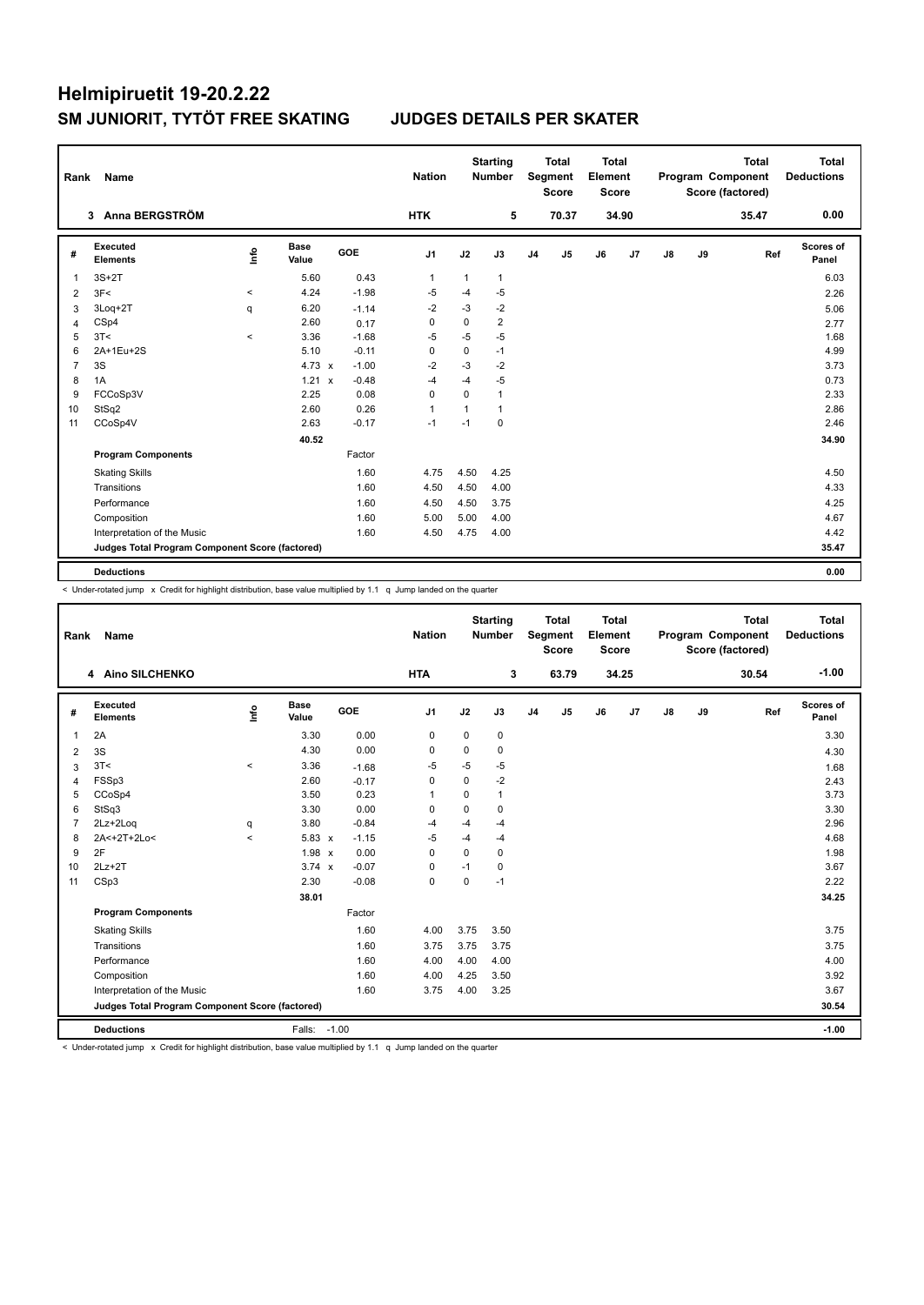|                | Rank<br>Name                                    |         |                      |         | <b>Nation</b>  |                | <b>Starting</b><br><b>Number</b> |                | <b>Total</b><br>Segment<br><b>Score</b> | Total<br>Element<br><b>Score</b> |       |               |    | <b>Total</b><br>Program Component<br>Score (factored) | Total<br><b>Deductions</b> |
|----------------|-------------------------------------------------|---------|----------------------|---------|----------------|----------------|----------------------------------|----------------|-----------------------------------------|----------------------------------|-------|---------------|----|-------------------------------------------------------|----------------------------|
|                | 5 Janni RIEKKINEN                               |         |                      |         | <b>KULS</b>    |                | $\mathbf{2}$                     |                | 61.40                                   |                                  | 27.26 |               |    | 34.14                                                 | 0.00                       |
| #              | Executed<br><b>Elements</b>                     | ١nfo    | <b>Base</b><br>Value | GOE     | J1             | J2             | J3                               | J <sub>4</sub> | J5                                      | J6                               | J7    | $\mathsf{J}8$ | J9 | Ref                                                   | <b>Scores of</b><br>Panel  |
| 1              | $3S+2T$                                         |         | 5.60                 | 0.14    | $\mathbf 0$    | $\mathbf{1}$   | 0                                |                |                                         |                                  |       |               |    |                                                       | 5.74                       |
| 2              | 2T                                              |         | 1.30                 | 0.13    | $\overline{1}$ | $\overline{2}$ | 0                                |                |                                         |                                  |       |               |    |                                                       | 1.43                       |
| 3              | 2A+1Eu+2S                                       |         | 5.10                 | 0.33    | $\mathbf{1}$   | 1              | $\mathbf{1}$                     |                |                                         |                                  |       |               |    |                                                       | 5.43                       |
| 4              | 2S                                              |         | 1.30                 | 0.09    | -1             | $\mathbf{1}$   | 0                                |                |                                         |                                  |       |               |    |                                                       | 1.39                       |
| 5              | FCSp2                                           |         | 2.30                 | 0.00    | 0              | 0              | 0                                |                |                                         |                                  |       |               |    |                                                       | 2.30                       |
| 6              | StSq1                                           |         | 1.80                 | $-0.12$ | -1             | 0              | $-1$                             |                |                                         |                                  |       |               |    |                                                       | 1.68                       |
| $\overline{7}$ | 2A<                                             | $\prec$ | 2.90 x               | $-0.62$ | $-2$           | $-2$           | $-3$                             |                |                                         |                                  |       |               |    |                                                       | 2.28                       |
| 8              | 2F                                              |         | 1.98 x               | 0.00    | 0              | 0              | 0                                |                |                                         |                                  |       |               |    |                                                       | 1.98                       |
| 9              | 2Lo                                             |         | $1.87 \times$        | $-0.40$ | $-2$           | $-3$           | $-2$                             |                |                                         |                                  |       |               |    |                                                       | 1.47                       |
| 10             | CCoSp2V                                         |         | 1.88                 | $-0.56$ | $-4$           | $-3$           | $-2$                             |                |                                         |                                  |       |               |    |                                                       | 1.32                       |
| 11             | SSp3                                            |         | 2.10                 | 0.14    | $\mathbf{1}$   | 1              | 0                                |                |                                         |                                  |       |               |    |                                                       | 2.24                       |
|                |                                                 |         | 28.13                |         |                |                |                                  |                |                                         |                                  |       |               |    |                                                       | 27.26                      |
|                | <b>Program Components</b>                       |         |                      | Factor  |                |                |                                  |                |                                         |                                  |       |               |    |                                                       |                            |
|                | <b>Skating Skills</b>                           |         |                      | 1.60    | 4.75           | 4.75           | 4.00                             |                |                                         |                                  |       |               |    |                                                       | 4.50                       |
|                | Transitions                                     |         |                      | 1.60    | 4.00           | 4.00           | 4.25                             |                |                                         |                                  |       |               |    |                                                       | 4.08                       |
|                | Performance                                     |         |                      | 1.60    | 4.50           | 4.25           | 3.75                             |                |                                         |                                  |       |               |    |                                                       | 4.17                       |
|                | Composition                                     |         |                      | 1.60    | 4.00           | 4.50           | 4.00                             |                |                                         |                                  |       |               |    |                                                       | 4.17                       |
|                | Interpretation of the Music                     |         |                      | 1.60    | 4.50           | 4.25           | 4.50                             |                |                                         |                                  |       |               |    |                                                       | 4.42                       |
|                | Judges Total Program Component Score (factored) |         |                      |         |                |                |                                  |                |                                         |                                  |       |               |    |                                                       | 34.14                      |
|                | <b>Deductions</b>                               |         |                      |         |                |                |                                  |                |                                         |                                  |       |               |    |                                                       | 0.00                       |

< Under-rotated jump x Credit for highlight distribution, base value multiplied by 1.1

| Rank           | Name                                            |             |                       |                         | <b>Nation</b>  |          | <b>Starting</b><br><b>Number</b> |                | <b>Total</b><br>Segment<br><b>Score</b> | <b>Total</b><br>Element<br><b>Score</b> |                |               |    | <b>Total</b><br>Program Component<br>Score (factored) | Total<br><b>Deductions</b> |
|----------------|-------------------------------------------------|-------------|-----------------------|-------------------------|----------------|----------|----------------------------------|----------------|-----------------------------------------|-----------------------------------------|----------------|---------------|----|-------------------------------------------------------|----------------------------|
|                | <b>Kija KURKINEN</b><br>6                       |             |                       |                         | <b>ESJT</b>    |          | 4                                |                | 61.15                                   |                                         | 28.95          |               |    | 33.20                                                 | $-1.00$                    |
| #              | Executed<br><b>Elements</b>                     | <u>info</u> | <b>Base</b><br>Value  | GOE                     | J <sub>1</sub> | J2       | J3                               | J <sub>4</sub> | J <sub>5</sub>                          | J6                                      | J <sub>7</sub> | $\mathsf{J}8$ | J9 | Ref                                                   | Scores of<br>Panel         |
| $\mathbf{1}$   | 2Lz                                             |             | 2.10                  | $-0.77$                 | $-3$           | $-4$     | $-4$                             |                |                                         |                                         |                |               |    |                                                       | 1.33                       |
| 2              | 2F                                              |             | 1.80                  | $-0.30$                 | $-1$           | $-1$     | $-3$                             |                |                                         |                                         |                |               |    |                                                       | 1.50                       |
| 3              | FSSp4                                           |             | 3.00                  | 0.40                    | 2              | 1        | 1                                |                |                                         |                                         |                |               |    |                                                       | 3.40                       |
| 4              | 3S                                              |             | 4.30                  | $-0.72$                 | $-2$           | $-2$     | $-1$                             |                |                                         |                                         |                |               |    |                                                       | 3.58                       |
| 5              | 3T<                                             | $\hat{}$    | 3.36                  | $-1.12$                 | $-5$           | $-4$     | $-1$                             |                |                                         |                                         |                |               |    |                                                       | 2.24                       |
| 6              | $2Lz+2T$                                        |             | $3.74 \times$         | $-0.07$                 | $\mathbf 0$    | 0        | $-1$                             |                |                                         |                                         |                |               |    |                                                       | 3.67                       |
| $\overline{7}$ | 2Aq+1Eu+2S                                      | q           | 5.61                  | $-0.88$<br>$\mathsf{x}$ | $-2$           | $-3$     | $-3$                             |                |                                         |                                         |                |               |    |                                                       | 4.73                       |
| 8              | CCoSp3                                          |             | 3.00                  | 0.10                    | $\mathbf 0$    | 1        | 0                                |                |                                         |                                         |                |               |    |                                                       | 3.10                       |
| 9              | StSq2                                           |             | 2.60                  | 0.00                    | $\Omega$       | $\Omega$ | $\Omega$                         |                |                                         |                                         |                |               |    |                                                       | 2.60                       |
| 10             | 2S                                              |             | $1.43 \times$         | $-0.13$                 | $-1$           | $-1$     | $-1$                             |                |                                         |                                         |                |               |    |                                                       | 1.30                       |
| 11             | FCCoSp2V                                        |             | 1.88                  | $-0.38$                 | $-2$           | $-2$     | $-2$                             |                |                                         |                                         |                |               |    |                                                       | 1.50                       |
|                |                                                 |             | 32.82                 |                         |                |          |                                  |                |                                         |                                         |                |               |    |                                                       | 28.95                      |
|                | <b>Program Components</b>                       |             |                       | Factor                  |                |          |                                  |                |                                         |                                         |                |               |    |                                                       |                            |
|                | <b>Skating Skills</b>                           |             |                       | 1.60                    | 4.50           | 4.25     | 3.75                             |                |                                         |                                         |                |               |    |                                                       | 4.17                       |
|                | Transitions                                     |             |                       | 1.60                    | 4.50           | 4.00     | 4.25                             |                |                                         |                                         |                |               |    |                                                       | 4.25                       |
|                | Performance                                     |             |                       | 1.60                    | 4.00           | 4.00     | 4.00                             |                |                                         |                                         |                |               |    |                                                       | 4.00                       |
|                | Composition                                     |             |                       | 1.60                    | 4.25           | 4.75     | 3.75                             |                |                                         |                                         |                |               |    |                                                       | 4.25                       |
|                | Interpretation of the Music                     |             |                       | 1.60                    | 3.75           | 4.50     | 4.00                             |                |                                         |                                         |                |               |    |                                                       | 4.08                       |
|                | Judges Total Program Component Score (factored) |             |                       |                         |                |          |                                  |                |                                         |                                         |                |               |    |                                                       | 33.20                      |
|                | <b>Deductions</b>                               |             | Time violation: -1.00 |                         |                |          |                                  |                |                                         |                                         |                |               |    |                                                       | $-1.00$                    |

< Under-rotated jump x Credit for highlight distribution, base value multiplied by 1.1 q Jump landed on the quarter